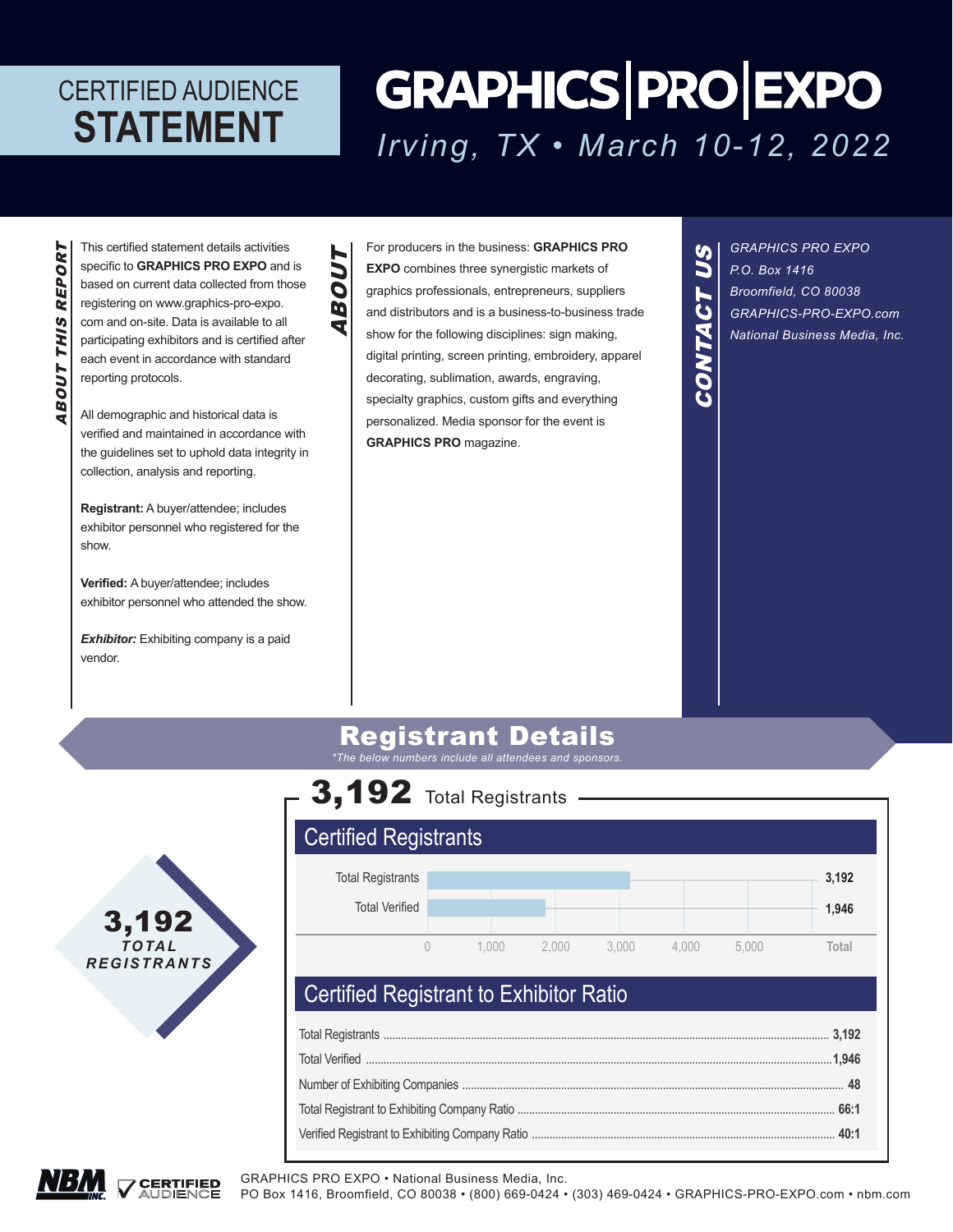### GRAPHICS PRO EXPO CERTIFIED AUDIENCE **STATEMENT** *Irving, TX • March 10-12, 2022*

Geographic Marketing Area And Registration Breakdown



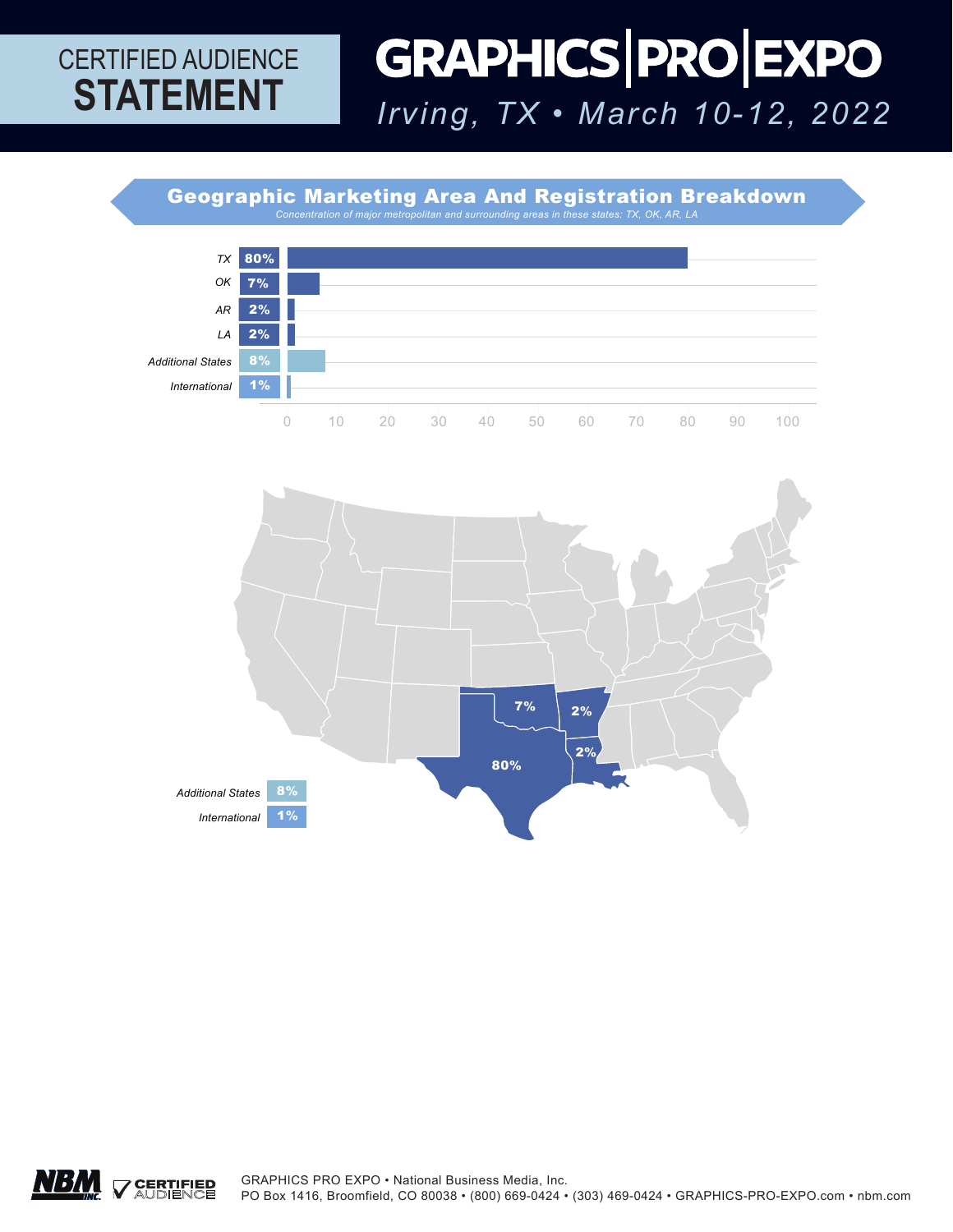# GRAPHICS PRO EXPO *Irving, TX • March 10-12, 2022*

#### Areas of Activity

\*Registrants may check all that apply; responses may equal more than 100%



*TOTAL REGISTRANTS* 3,192

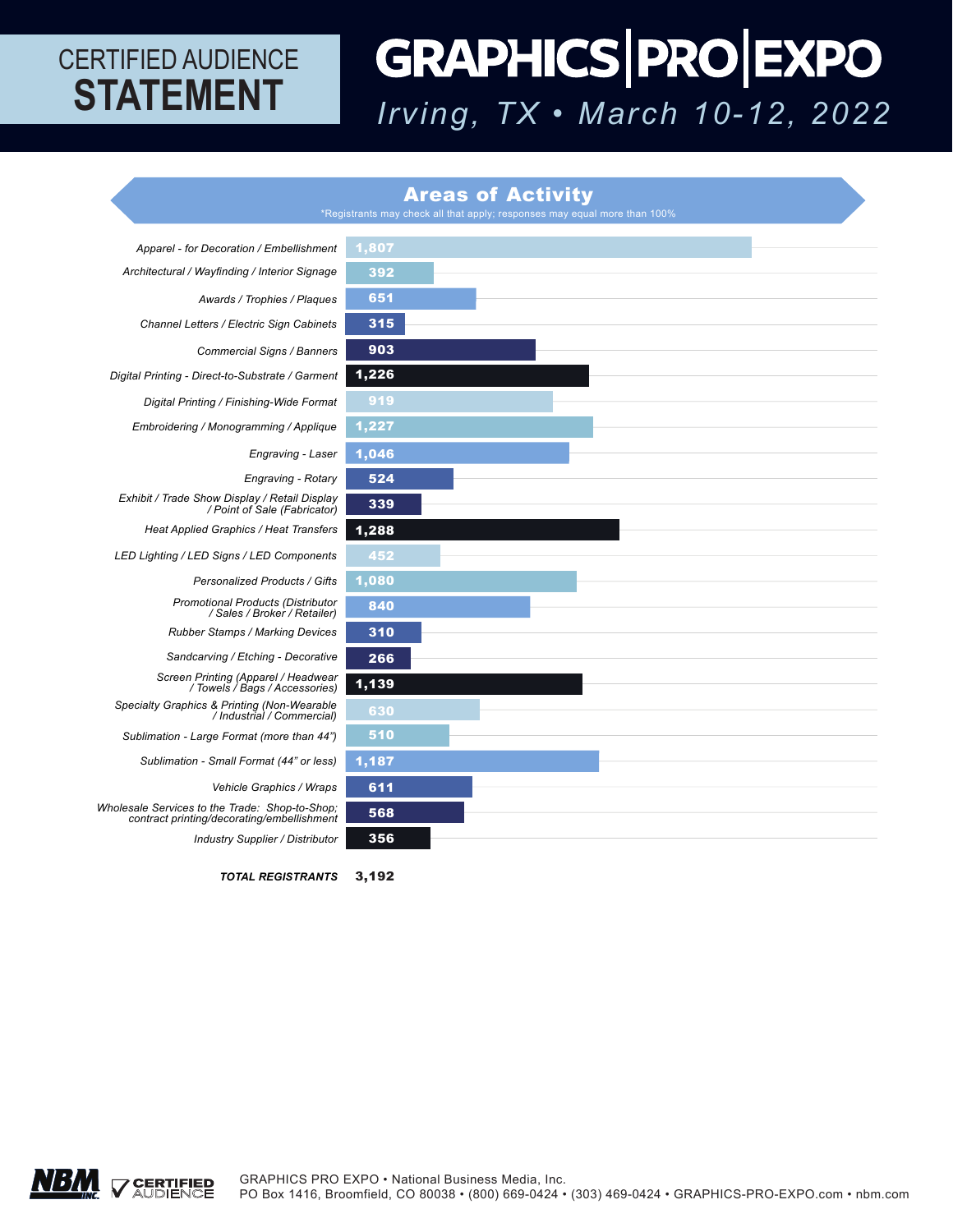### GRAPHICS PRO EXPO CERTIFIED AUDIENCE **STATEMENT** *Irving, TX • March 10-12, 2022*



Number of Employees



#### **DATE:** MARCH 2022

*We certify that this information is correct and complete.* 

Jori Farstad

**James "Ruggs" Kochevar** *DIRECTOR OF TRADE SHOW SALES*

**Lori Farstad** *VICE PRESIDENT, AUDIENCE & EVENTS*

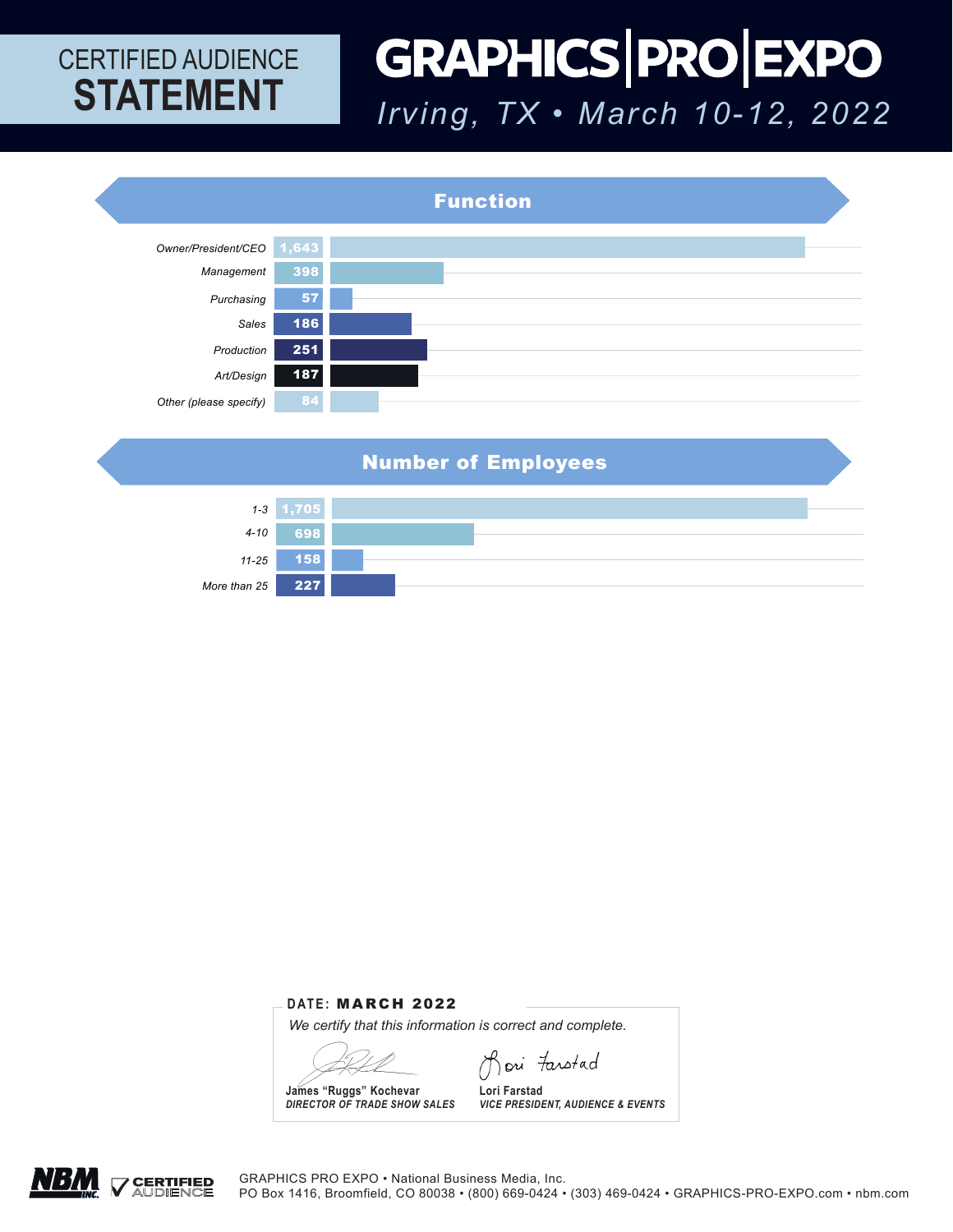# **GRAPHICS PRO EXPO** *Denver, CO • April 14-15, 2022*

BOUT THIS REPORT ABOUT THIS REPORT This certified statement details activities specific to **GRAPHICS PRO EXPO** and is based on current data collected from those registering on www.graphics-pro-expo. com and on-site. Data is available to all participating exhibitors and is certified after each event in accordance with standard reporting protocols.

ABOUT

BOUT

All demographic and historical data is verified and maintained in accordance with the guidelines set to uphold data integrity in collection, analysis and reporting.

**Registrant:** A buyer/attendee; includes exhibitor personnel who registered for the show.

**Verified:** A buyer/attendee; includes exhibitor personnel who attended the show.

**Exhibitor:** Exhibiting company is a paid vendor.

For producers in the business: **GRAPHICS PRO EXPO** combines three synergistic markets of graphics professionals, entrepreneurs, suppliers and distributors and is a business-to-business trade show for the following disciplines: sign making, digital printing, screen printing, embroidery, apparel decorating, sublimation, awards, engraving, specialty graphics, custom gifts and everything personalized. Media sponsor for the event is **GRAPHICS PRO** magazine.

*GRAPHICS PRO EXPO P.O. Box 1416 Broomfield, CO 80038 GRAPHICS-PRO-EXPO.com National Business Media, Inc.*

 **867**

CONTACT US

CONTACT

US

### Registrant Details

*\*The below numbers include all attendees and sponsors.*



### 1,282 Total Registrants Certified Registrants Total Registrants Total Verified 0 1,000 2,000 3,000 4,000 5,000 **Total 1,282**

### Certified Registrant to Exhibitor Ratio

GRAPHICS PRO EXPO • National Business Media, Inc.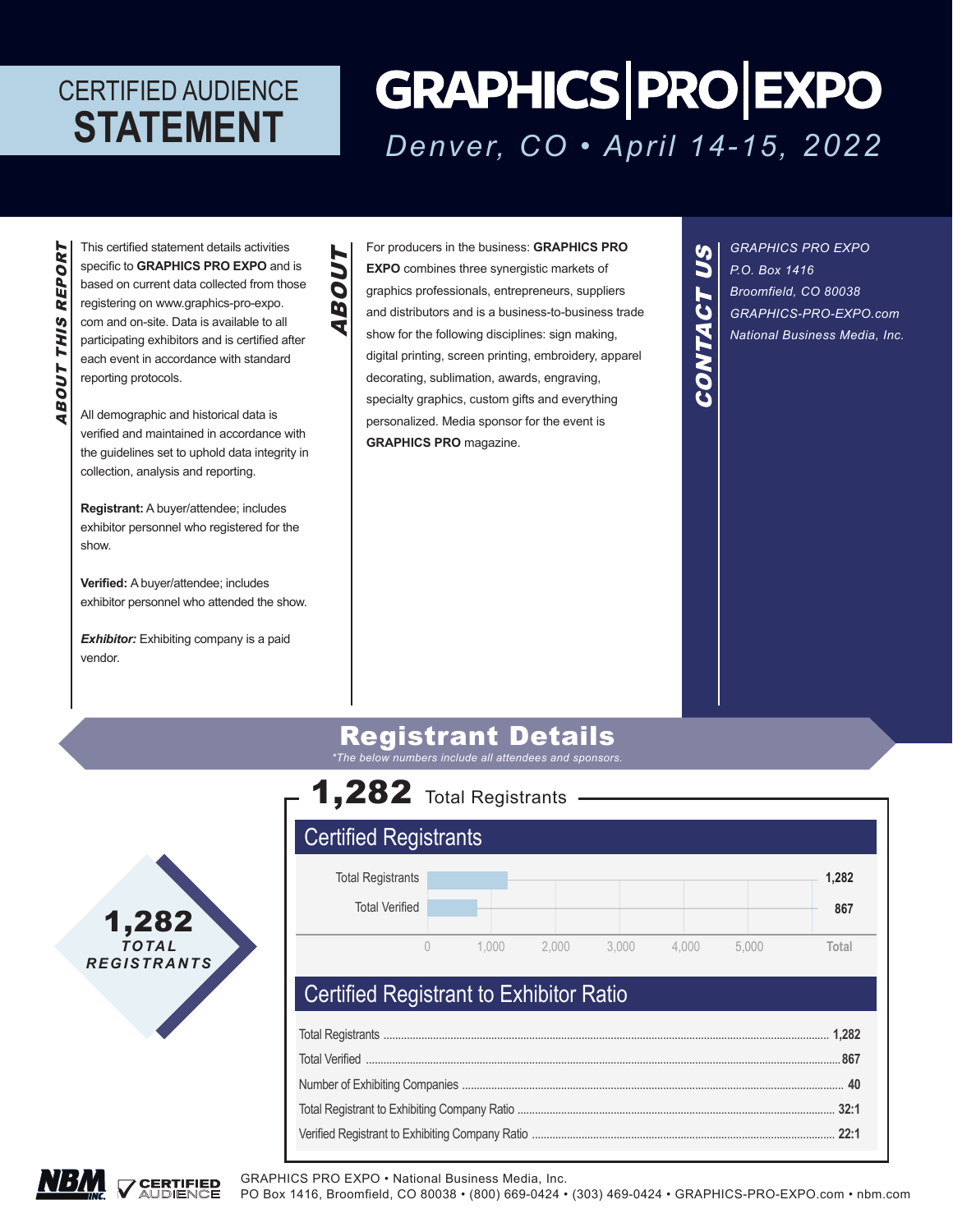### GRAPHICS PRO EXPO CERTIFIED AUDIENCE **STATEMENT** *Denver, CO • April 14-15, 2022*

Geographic Marketing Area And Registration Breakdown *Concentration of major metropolitan and surrounding areas in these states: TX, OK, AR, LA*





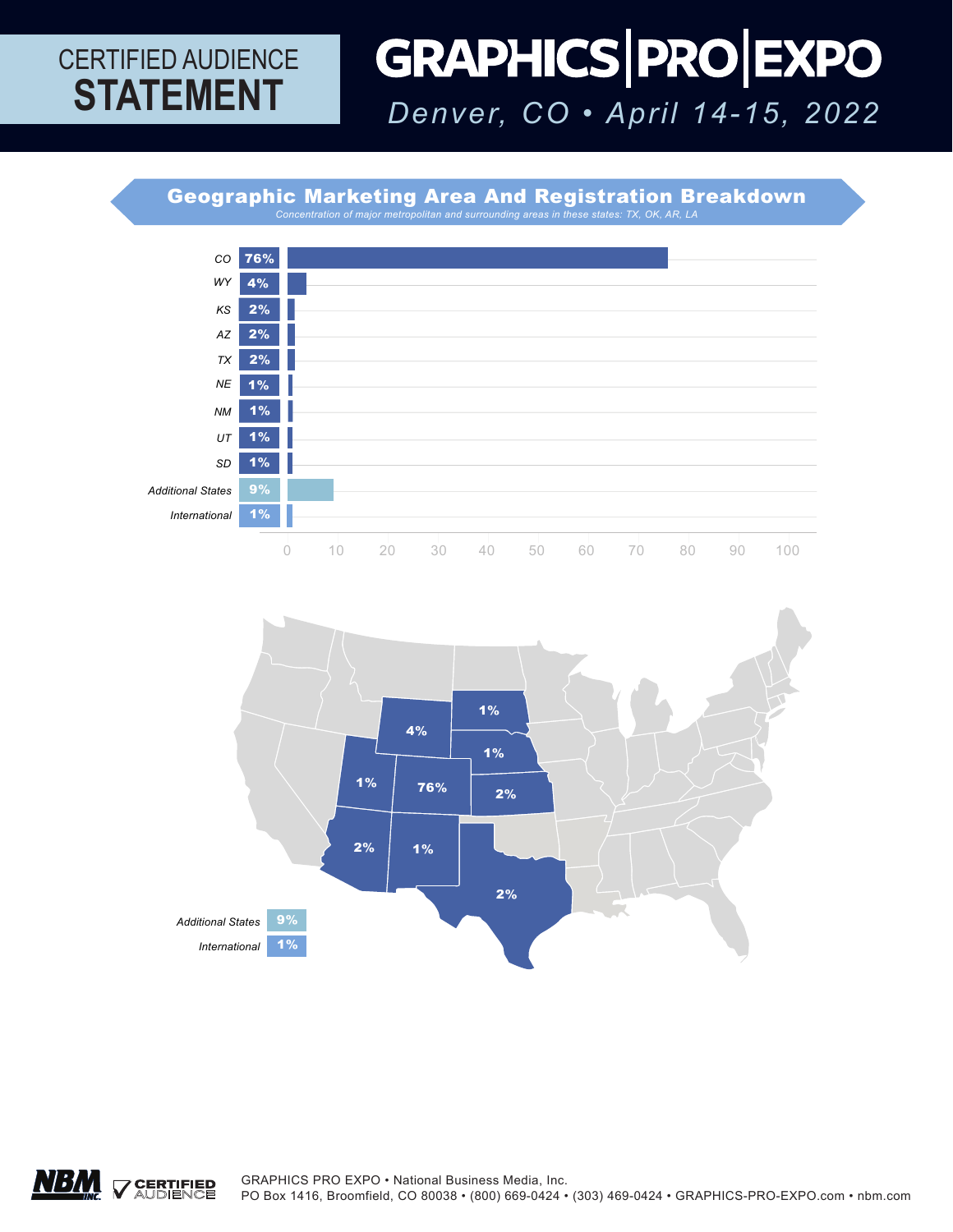# GRAPHICS PRO EXPO *Denver, CO • April 14-15, 2022*

#### Areas of Activity



*TOTAL REGISTRANTS* 1,282

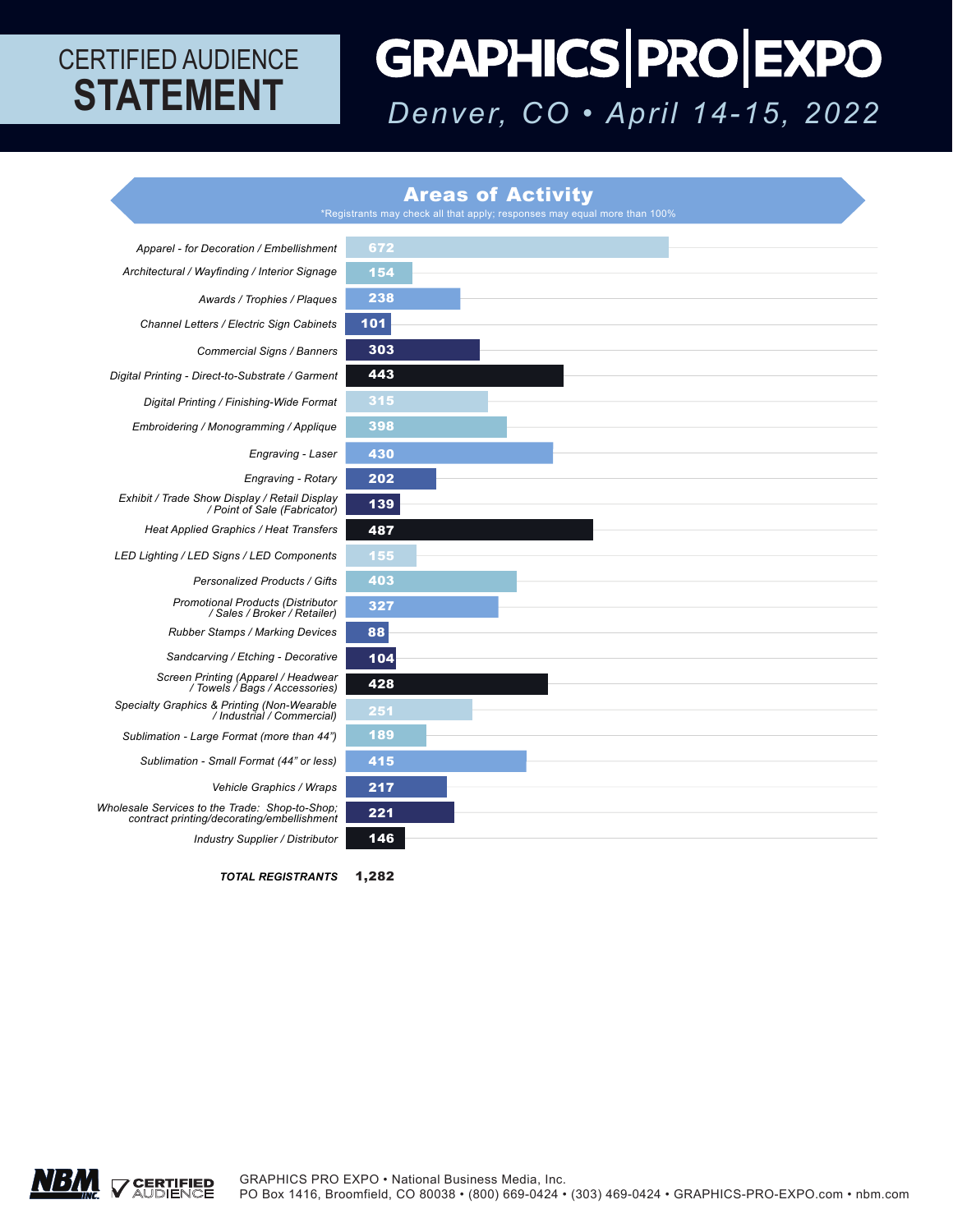### GRAPHICS PRO EXPO CERTIFIED AUDIENCE **STATEMENT** *Denver, CO • April 14-15, 2022*



Number of Employees



#### **DATE:** APRIL 2022

*We certify that this information is correct and complete.* 

Jori Farstad

**James "Ruggs" Kochevar** *DIRECTOR OF TRADE SHOW SALES*

**Lori Farstad** *VICE PRESIDENT, AUDIENCE & EVENTS*

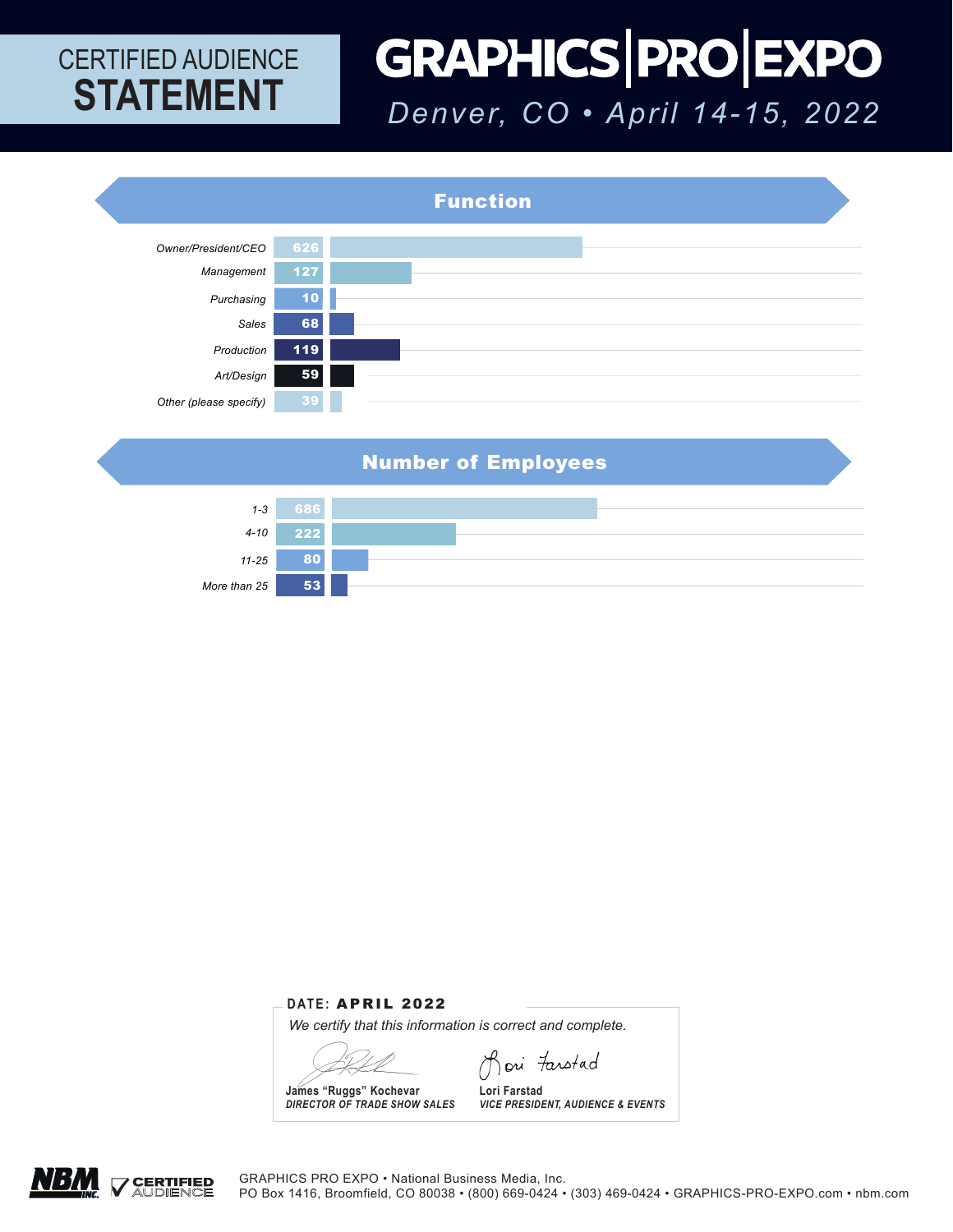# **GRAPHICS PRO EXPO** *Indianapolis, IN • June 2-4, 2022*

BOUT THIS REPORT ABOUT THIS REPORT This certified statement details activities specific to **GRAPHICS PRO EXPO** and is based on current data collected from those registering on www.graphics-pro-expo. com and on-site. Data is available to all participating exhibitors and is certified after each event in accordance with standard reporting protocols.

ABOUT

BOUT

All demographic and historical data is verified and maintained in accordance with the guidelines set to uphold data integrity in collection, analysis and reporting.

**Registrant:** A buyer/attendee; includes exhibitor personnel who registered for the show.

**Verified:** A buyer/attendee; includes exhibitor personnel who attended the show.

**Exhibitor:** Exhibiting company is a paid vendor.

For producers in the business: **GRAPHICS PRO EXPO** combines three synergistic markets of graphics professionals, entrepreneurs, suppliers and distributors and is a business-to-business trade show for the following disciplines: sign making, digital printing, screen printing, embroidery, apparel decorating, sublimation, awards, engraving, specialty graphics, custom gifts and everything personalized. Media sponsor for the event is **GRAPHICS PRO** magazine.

*GRAPHICS PRO EXPO P.O. Box 1416 Broomfield, CO 80038 GRAPHICS-PRO-EXPO.com National Business Media, Inc.*

CONTACT US

CONTACT

US

### Registrant Details

*\*The below numbers include all attendees and sponsors.*





### Certified Registrant to Exhibitor Ratio

GRAPHICS PRO EXPO • National Business Media, Inc.

PO Box 1416, Broomfield, CO 80038 • (800) 669-0424 • (303) 469-0424 • GRAPHICS-PRO-EXPO.com • nbm.com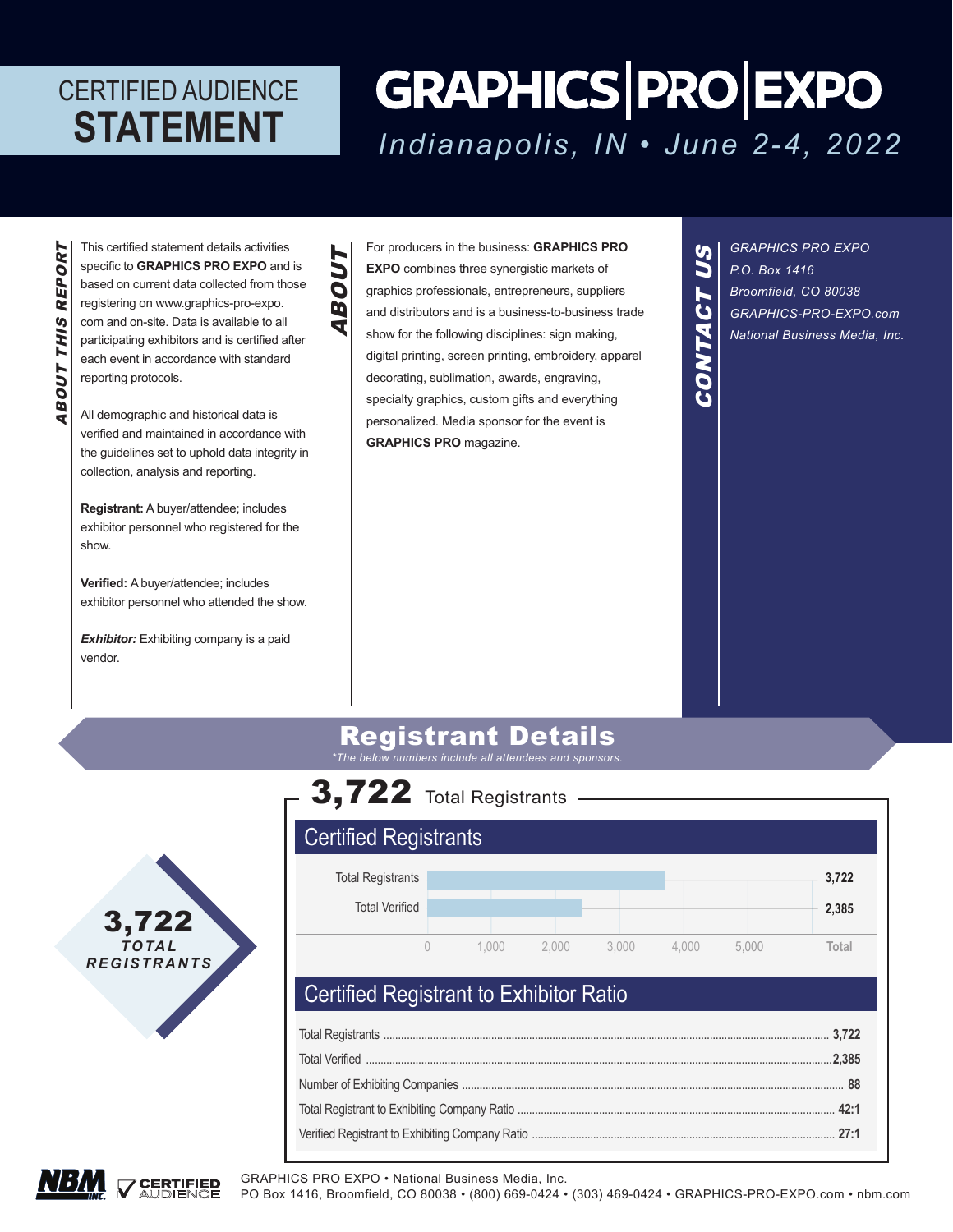### GRAPHICS PRO EXPO CERTIFIED AUDIENCE **STATEMENT** *Indianapolis, IN • June 2-4, 2022*

Geographic Marketing Area And Registration Breakdown *Concentration of major metropolitan and surrounding areas in these states: IN, OH, IL, KY, MI, WI, MO, TN, GA, FL* 





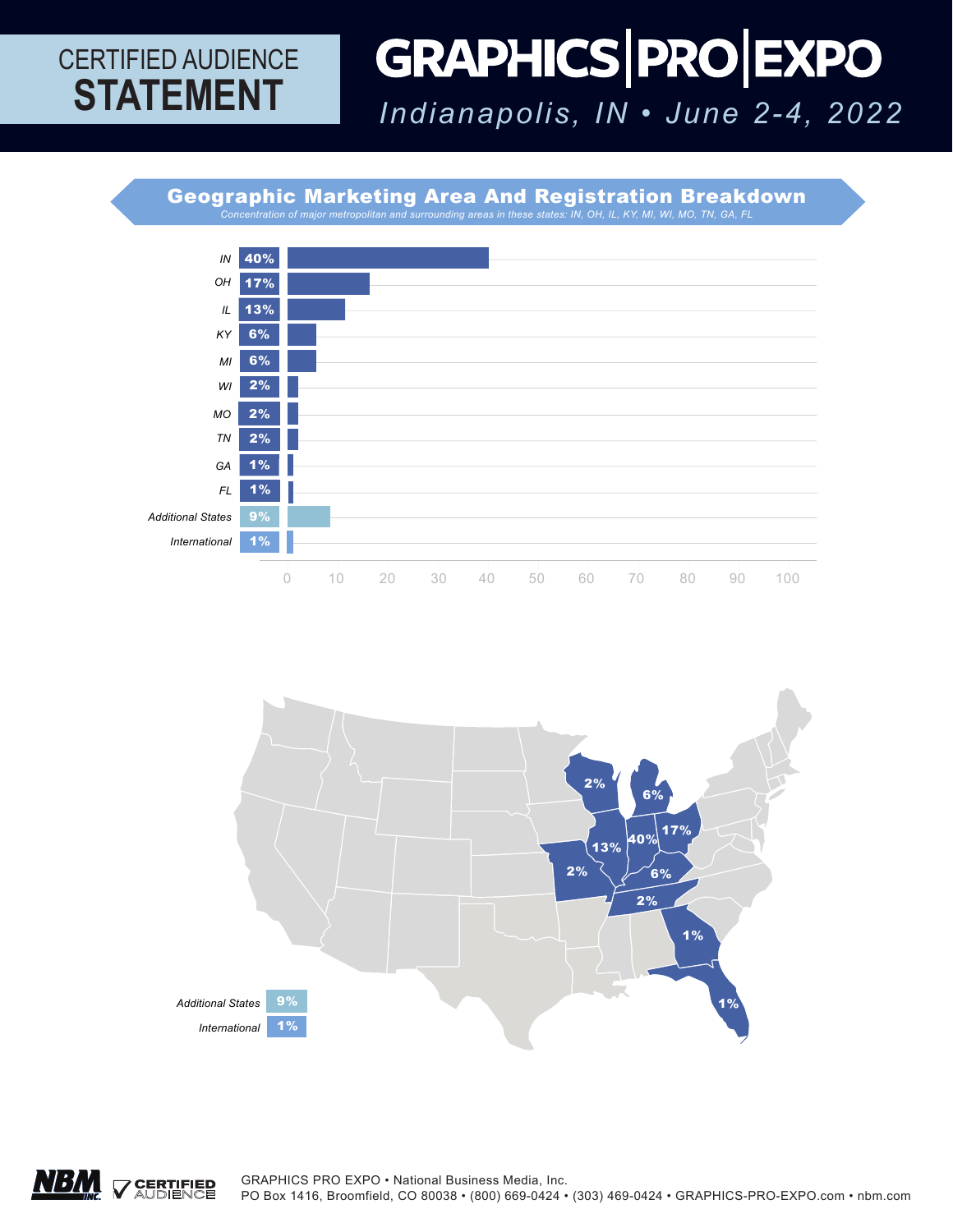# GRAPHICS PRO EXPO *Indianapolis, IN • June 2-4, 2022*

#### Areas of Activity

 $^*$ Registrants may check all that apply; responses may equal more than 100%  $^*$ 



*TOTAL REGISTRANTS* 3,722